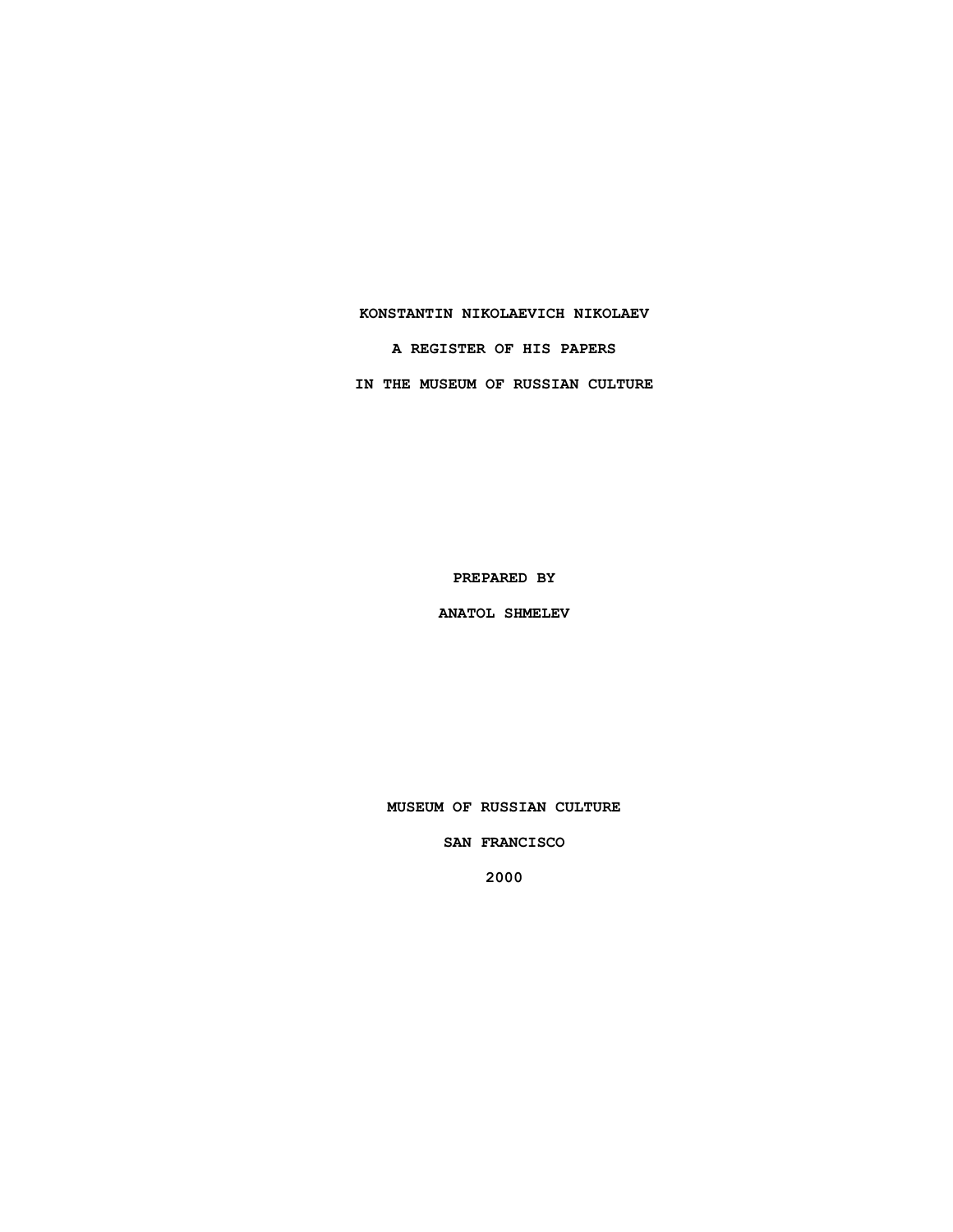### **SCOPE AND CONTENT NOTE**

#### **KONSTANTIN NIKOLAEVICH NIKOLAEV PAPERS**

**This collections contains the papers of a leading émigré activist and lawyer, Konstantin Nikolaevich Nikolaev (1884-1965). It includes Nikolaev's correspondence with other Russian émigrés, and German and American authorities, regarding the resettling of Russian refugees in the United States following the Second World War, as well as materials relating to two émigré legal organizations directed by Nikolaev.** 

**Detailed processing and preservation microfilming for these materials were made possible by a generous grant from the National Endowment for the Humanities and by matching funds from the Hoover Institution and Museum of Russian Culture. The grant also provides depositing a microfilm copy in the Hoover Institution Archives. The original materials and copyright to them (with some exceptions) are the property of the Museum of Russian Culture, San Francisco. A transfer table indicating corresponding box and reel numbers is appended to this register.**

**The Hoover Institution assumes all responsibility for notifying users that they must comply with the copyright law of the United States (Title 17 United States Code) and Hoover Rules for the Use and Reproduction of Archival Materials.**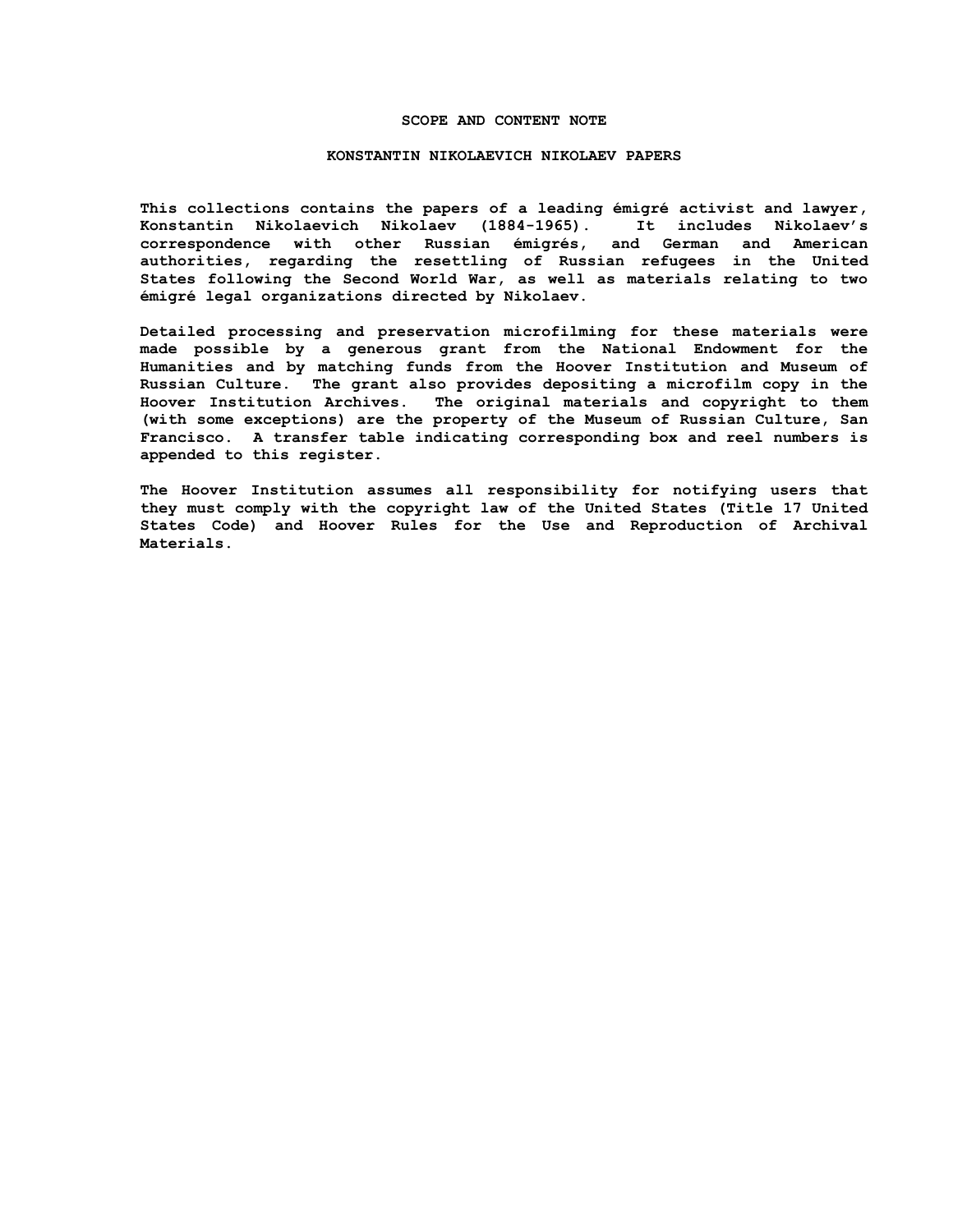## **REGISTER**

# **KONSTANTIN NIKOLAEVICH NIKOLAEV PAPERS**

**SERIES DESCRIPTION:**

| Box Nos      | Series                                                                                                                                                      |
|--------------|-------------------------------------------------------------------------------------------------------------------------------------------------------------|
| $\mathbf{1}$ | BIOGRAPHICAL FILE, 1951. Clipping about Nikolaev                                                                                                            |
| $1 - 2$      | CORRESPONDENCE, 1946-1951. Organized alphabetically by<br>name of correspondent and in subject files of the donor's<br>creation                             |
| $\mathbf{2}$ | SPEECHES AND WRITINGS, 1947-1952. Newspaper columns and<br>one booklet                                                                                      |
| 3            | SUBJECT FILE, 1946-1960. Circulars, clippings,<br>correspondence, certificates, periodicals and other<br>printed matter, arranged alphabetically by heading |